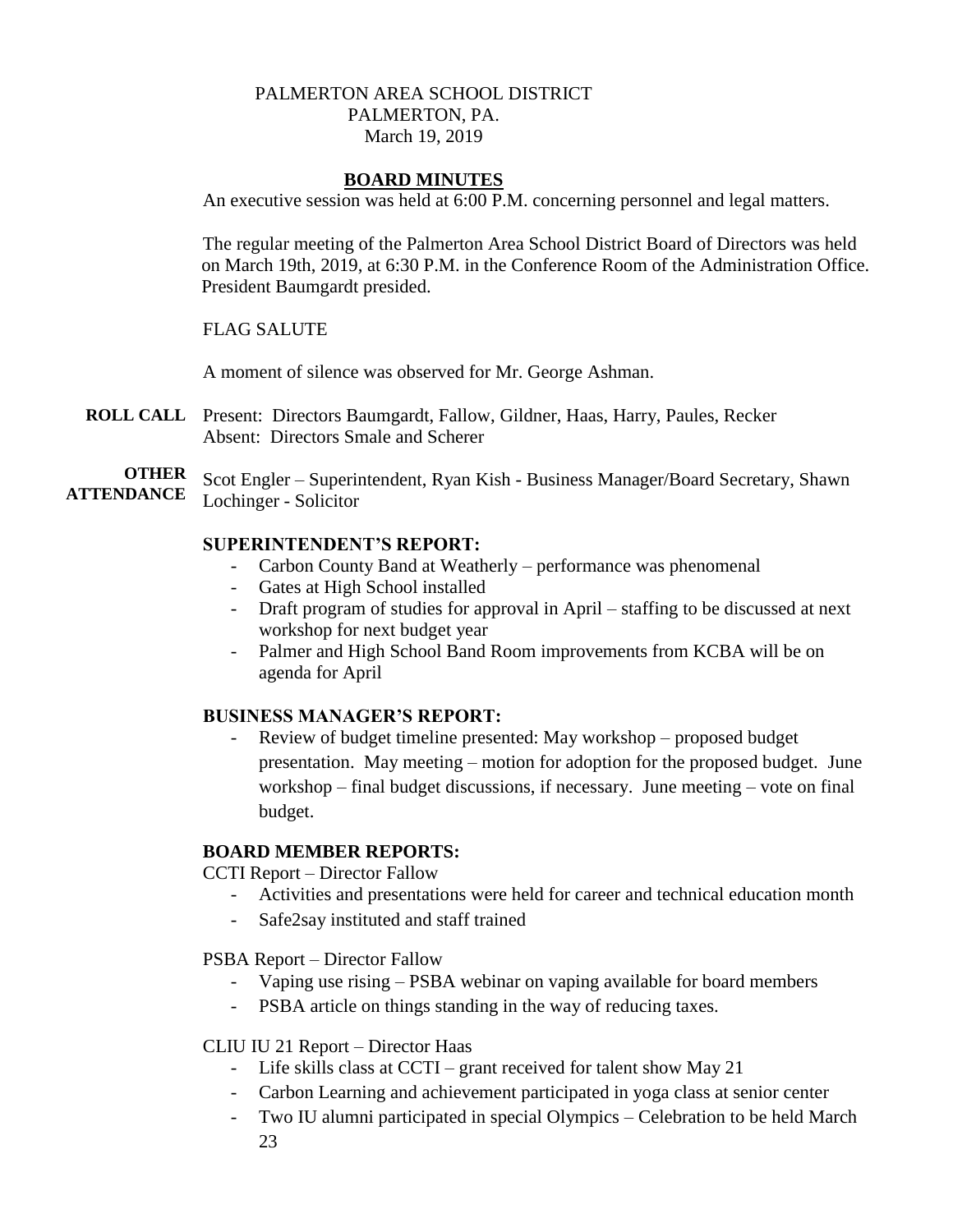Library Report – Director Haas

- Shared list of events upcoming: April 6, Harrisburg War Museum Trip. April 28 Photography show. April 14, spring concert.
- Diane Danielson retiring

#### **OLD BUSINESS:**

Director Haas – Questioned if we received any updates on the TIF? Mr. Engler stated that it is up to them to bring the information to the district.

**CONSENT AGENDA APPROVED** Director Haas moved, seconded by Director Gildner, to approve the attached consent agenda.

> Aye Votes: All Directors Present. Nay Votes: None. Motion Carried.

#### **CONSENT AGENDA**

**MINUTES FINANCIAL REPORTS TUITION REIM-BURSMENT ASST. TRACK COACH ASST.FOOTBALL COACH ASST.FOOTBALL COACH DRAMA TRIP CHAPERONES** Approved the minutes from February 19, 2019 meeting. Approved the financial reports: Treasurer's Report, Accounts Payable Approve the attached tuition reimbursement. Approved the move of Steve Semmel from volunteer to paid Assistant Track Coach for the 2018-19 school year, at the stipend of \$2,636. Approved the move of Austin Cseh from paid Assistant Football Coach to Volunteer Football Coach for the 2019-2020 school year. Approved Mark Versuk as an Assistant Football Coach for the 2019-2020 school year, at the stipend of \$4,036. Approved the following chaperones for the Drama Club trip to New York City: Resa Hall Gretchen Laviolette Elise Binder Krista Campbell Jill Kuzo Chrissy Rehatchek Carly Heist Angela Harris Kim Wentz Sheri Fallon Tammy Finley Kelly Beblavy Laura Denithorne Michele Heydt Anna Catania AnnMarie Ross Katrina White Marla Szena Kelly Wilkins Brooke Klotz Lisa Shellhammer Ed Shellhammer Tracy Kester Marcia Heinick Ana Lamaprelli Craig Borland. Approved the agreement with employee #7121, as submitted.

**EMPLOYEE AGREEMENT**

**STUDENT TEACHER** Approved the following student teacher from Drexel University: Hillary Starinieri, working with Joyce Paulhino at Towmensing Elementary, for 30 hours during the spring semester.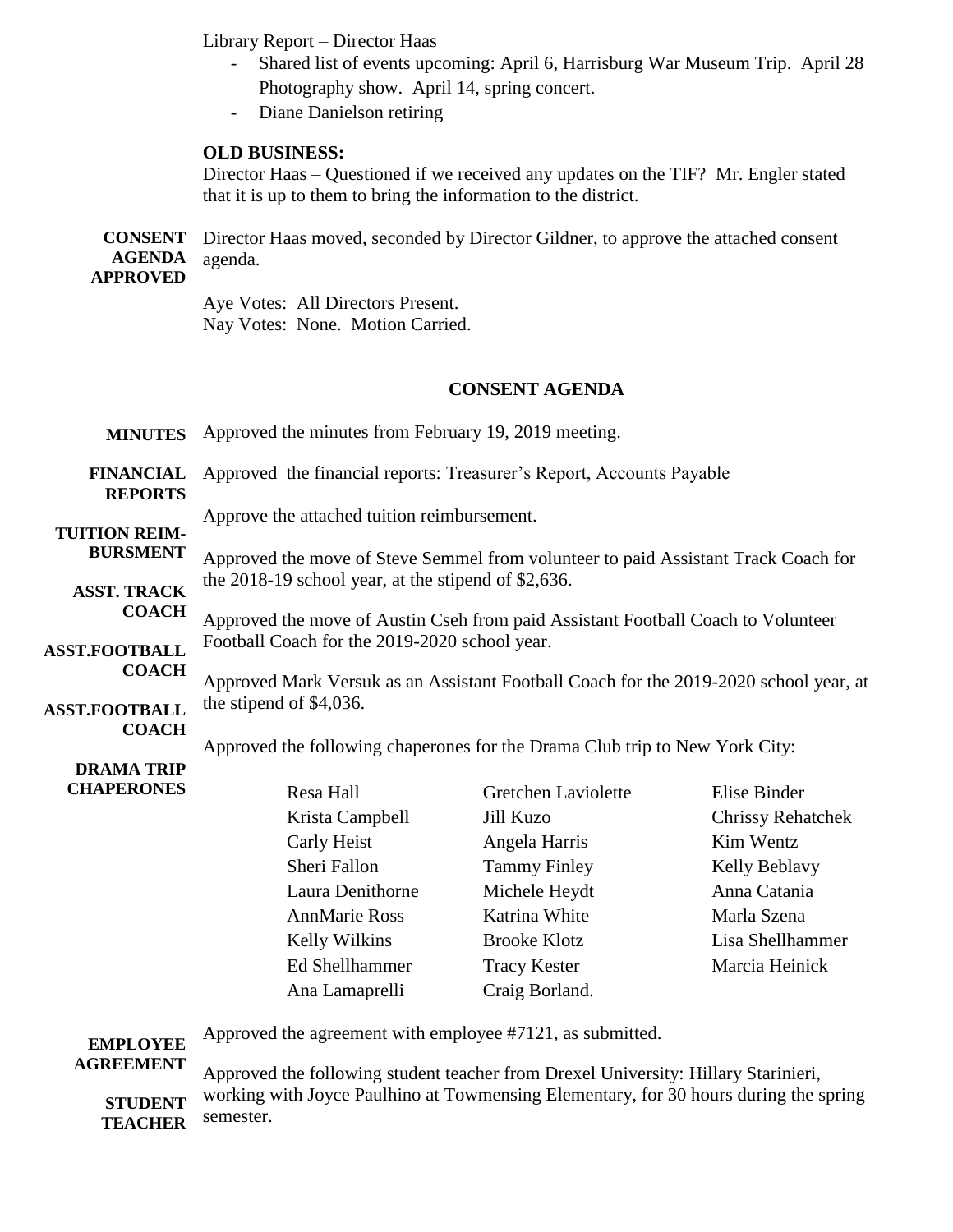| <b>CAFÉ</b><br><b>RESIGNATION</b>                   | Accepted the resignation of Victoria Gerard, cafeteria employee, effective February 28,<br>2019.                                                              |
|-----------------------------------------------------|---------------------------------------------------------------------------------------------------------------------------------------------------------------|
| <b>CAFÉ PT HIRE</b>                                 | Approved Jessica Suarez as a part-time cafeteria employee, effective March 20, 2019 at<br>the rate of \$12.68/hour.                                           |
| <b>HEAD CROSS</b><br><b>COUNTRY</b><br><b>COACH</b> | Approved Bill Zeky as Cross Country Head Coach for the 2019-2020 school year, at the<br>stipend of \$4,054.                                                   |
| <b>VOL. SOFTBALL</b><br><b>COACH</b>                | Approved Samantha Curcio and Jennifer Denaro as volunteer softball coaches for the<br>2018-2019 school year.                                                  |
| <b>VOL. TRACK</b><br><b>COACH</b>                   | Approved Kris Hoffner as a volunteer Track coach for the 2018-2019 school year.                                                                               |
| <b>ASST. BAORD</b><br><b>SECRETARY</b>              | Accepted the resignation of Kimberly Ottinger from the position of Assistant Board<br>Secretary, effective March 1, 2019.                                     |
| <b>RESIGNATION</b><br><b>SUB NURSE</b>              | Approved Courtney Collins as a substitute nurse effective March 20, 2019, at the rate of<br>\$90/day.                                                         |
| <b>2018-19 REVISED</b><br><b>CALEDNAR</b>           | Approved the revised 2018-2019 school calendar. (attachment)                                                                                                  |
| 2019-20<br><b>CALENDAR</b>                          | Approved the 2019-2020 school calendar. (attachment)                                                                                                          |
|                                                     | Approved the Interpreting Contract with Jacqueline R. Funk, as submitted.                                                                                     |
| <b>INTERPRETING</b>                                 | Approved the Interpreting Contract with Kelly M. Deibert, as submitted.                                                                                       |
| <b>CONTACTS</b>                                     | Approved the first reading of the following policies:                                                                                                         |
| <b>POLICY FIRST</b><br><b>READINGS</b>              | Policy #705 Safety<br>Policy #709 Security of Buildings and Grounds<br>Policy #907 School Visitors                                                            |
| <b>DRIVING</b><br><b>SCHOOL</b>                     | SAFEWAY Approved the contract with The Safeway Driving School Inc for July 1, 2019 through<br>June 30, 2022.                                                  |
| <b>MOU DENTAL</b><br><b>VAN</b>                     | Approved the Memorandum of Understanding between Star Wellness Center, Inc. and<br>Palmerton School District for Mobile Dental Van Services.                  |
| PTO DONATION                                        | Accepted the donation of \$100.00 from the Towamensing P.T.O., Inc. to the PHS<br>National Honor Society Activity Club for babysitting services for meetings. |
| <b>MUSEUM OF</b><br><b>AMERICAN REV.</b>            | Approved the Group Sales Contract with the Museum of the American Revolution for<br>the May 10, 2019 National Honor Society/Gifted Field Trip.                |
| <b>CONTRACT</b><br><b>B-FLAT</b><br><b>CONTRACT</b> | Approved the Terms & Conditions Agreement with B-Flat Entertainment, DJ Brian N.<br>Stephens for the March 29, 2019 JH school dance.                          |
|                                                     | Approved Monday June 10, 2019 as the graduation date for the Class of 2019.                                                                                   |
| 2019 GRAD DATE                                      | Approved Francis Cross as a substitute custodian at the rate of \$10/hour.                                                                                    |
| <b>SUB CUSTODIAN</b>                                |                                                                                                                                                               |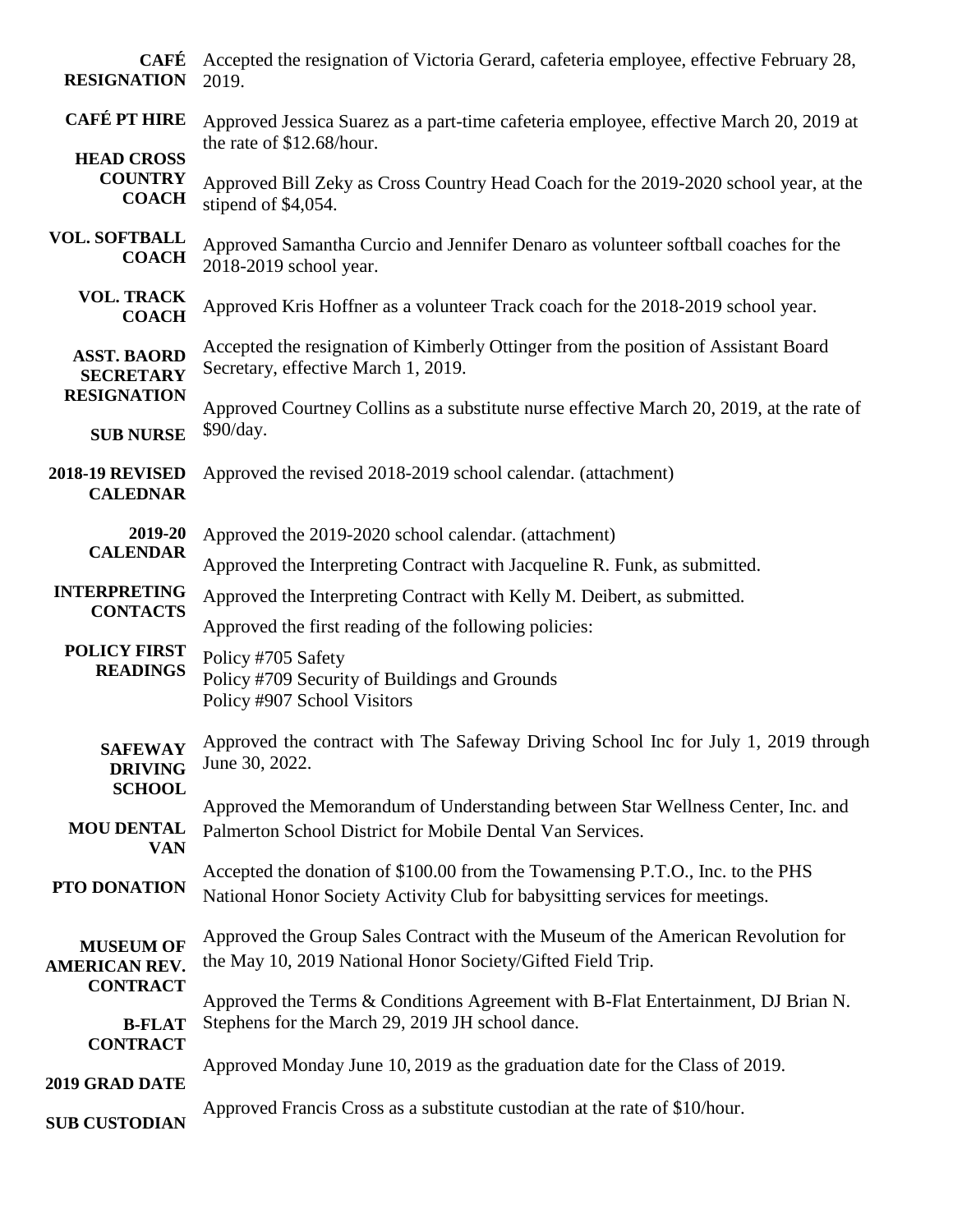### **END OF CONSENT AGENDA**

| <b>APPROVED</b><br><b>CHANGE ORDER</b>                                      | Director Haas moved, seconded by Director Gildner, to approve Change Order Number<br>001, Midline Mechanical. The contract sum will be decreased by this change order in the<br>amount of \$107,680.58.                                                         |
|-----------------------------------------------------------------------------|-----------------------------------------------------------------------------------------------------------------------------------------------------------------------------------------------------------------------------------------------------------------|
|                                                                             | Aye Votes: All Directors Present<br>Nay Votes: None. Motion Carried                                                                                                                                                                                             |
| <b>APPROVED</b><br><b>BUDGET</b><br><b>TRANSFERS</b>                        | Director Recker moved, seconded by Director Haas, to approve the enclosed budget<br>transfers.                                                                                                                                                                  |
|                                                                             | Aye Votes: All Directors Present<br>Nay Votes: None. Motion Carried                                                                                                                                                                                             |
| <b>APPROVED</b><br><b>CAPITAL</b><br><b>RESERVE FUND</b><br><b>TRANSFER</b> | Director Recker moved, seconded by Director Gildner, to approve the transfer from the<br>General Fund (10) of \$4,000,000 to the Capital Reserve Fund (32) per Municipal Code,<br>Section 1431.                                                                 |
|                                                                             | Aye Votes: All Directors Present<br>Nay Votes: None. Motion Carried                                                                                                                                                                                             |
| <b>DENIED</b><br><b>GRIEVANCE</b>                                           | Director Gildner moved, seconded by Director Haas, to deny grievance #2019-2-8-19. (as<br>submitted).                                                                                                                                                           |
|                                                                             | Aye Votes: All Directors Present<br>Nay Votes: None. Motion Carried                                                                                                                                                                                             |
| <b>CLIU</b><br><b>NOMINATION</b>                                            | Director Fallow moved, seconded by Director Recker, to nominate Director Haas to the<br>CLIU Board of Directors for a three-year term beginning July 1, 2019 through June 30,<br>2022.                                                                          |
|                                                                             | Aye Votes: All Directors Present<br>Nay Votes: None. Motion Carried                                                                                                                                                                                             |
|                                                                             | <b>PUBLIC PARTICIPATION:</b>                                                                                                                                                                                                                                    |
|                                                                             | Lori Nemeth – Inquired about the entrance procedures at the High School with the metal<br>detectors. Wants all students to go through detectors. Disappointed there was no<br>cheerleader representation at the district basketball game. Would like additional |

landscaping work to be done around the fields.

Chris Fredericks – Spoke about the condition of the throwing area for track and field. Was told that issues would be fixed. Mr. Engler stated that we are PIAA compliant but will have Mr. Sisock come in for an update – was under impression issues were addressed.

Brianna Carroll – PAEA Update: Junior High raised \$451 for Raising the House campaign, raised funds through basketball tournament and washable tattoos. Pilot STEM program included programmable robots donated by a student's family. Read Across America at Palmer. High School Pi Day in Math Class.